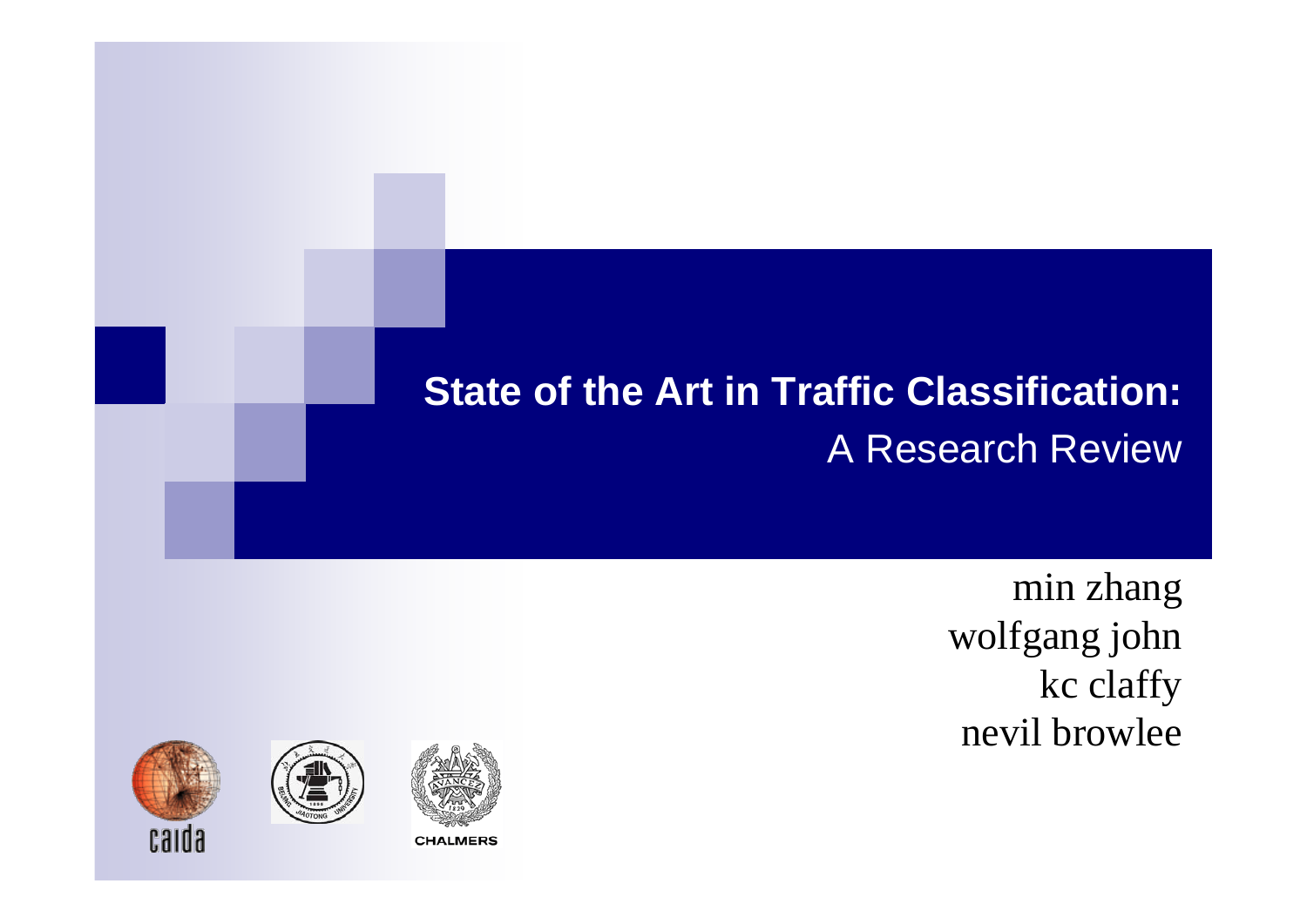# **Outline**

- Motivation
- Research review and taxonomy
- Survey analysis: P2P
- Discussion and conclusion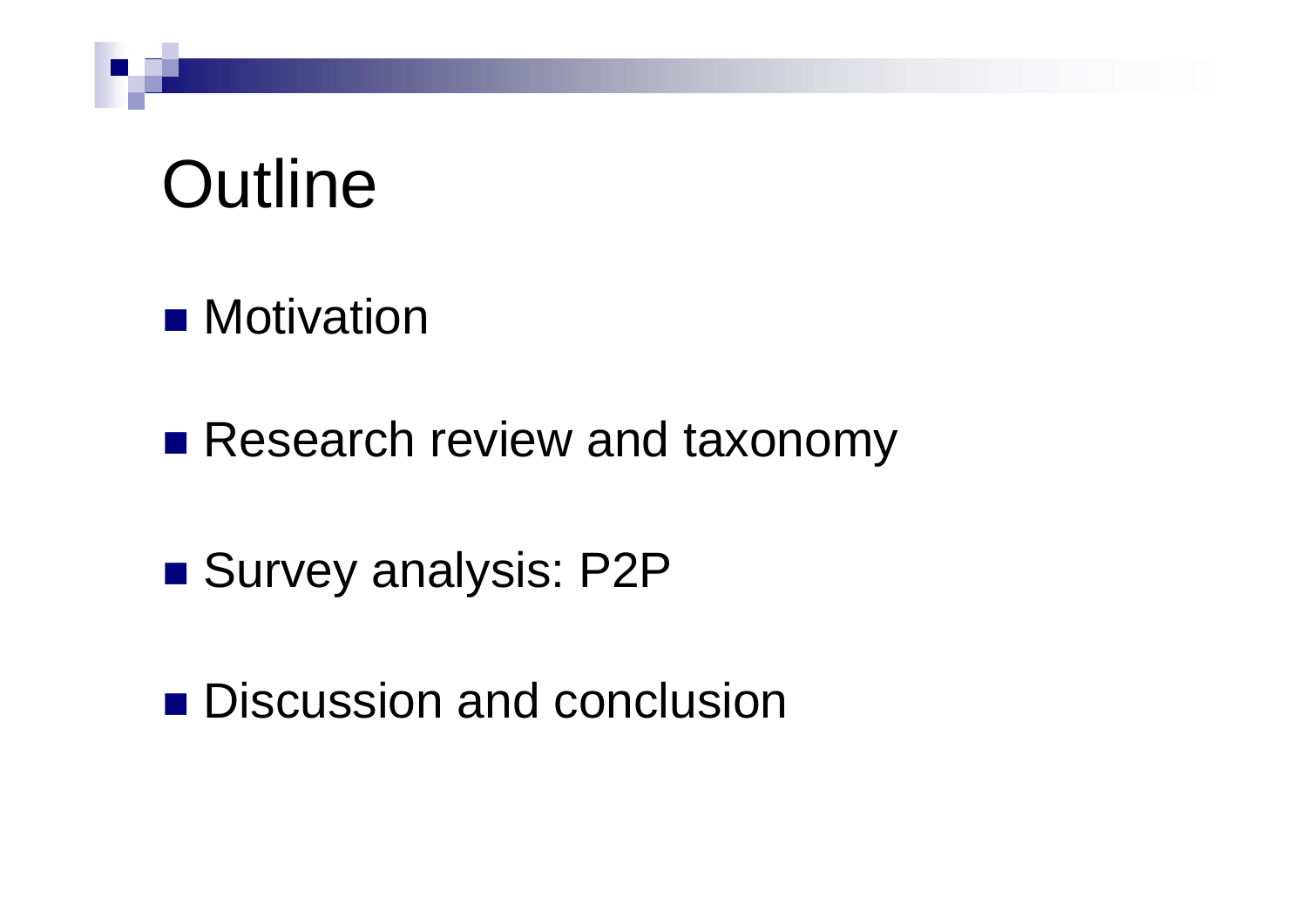# Motivation

- Today's Internet
	- $\square$  evolving in scope and complexity
	- $\Box$ applications adapt rapidly to detection attempts
	- $\square$  emerging obfuscation techniques
- Many classification approaches in literature **□ using whatever traffic samples available** □ no systematic integration of results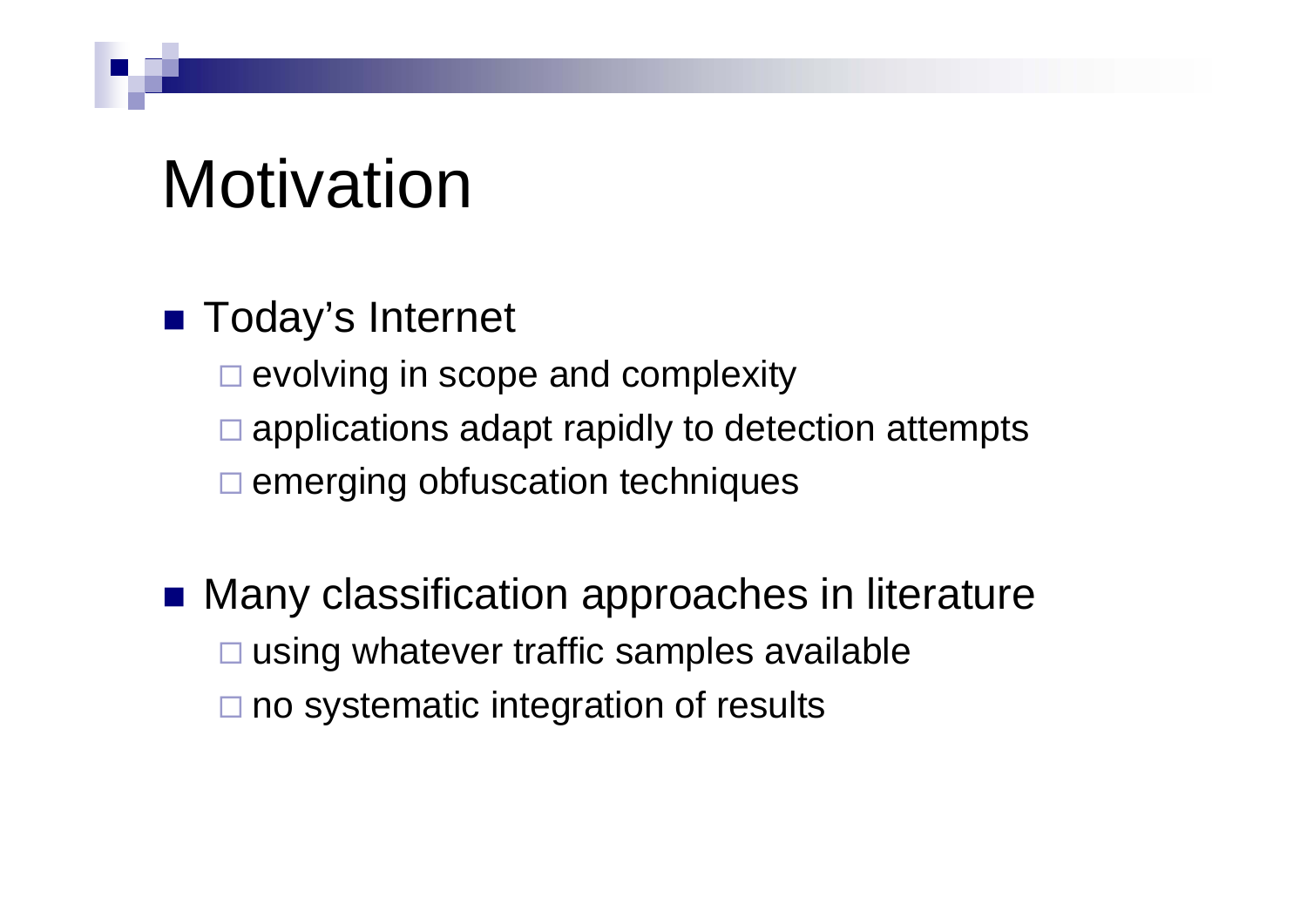## Motivation contd.

■ Filling this gap, our research review  $\Box$  creates a structured taxonomy of traffic classification papers and their datasets

**□helps to answer popular questions** 

 $\Box$  reveals open issues and challenges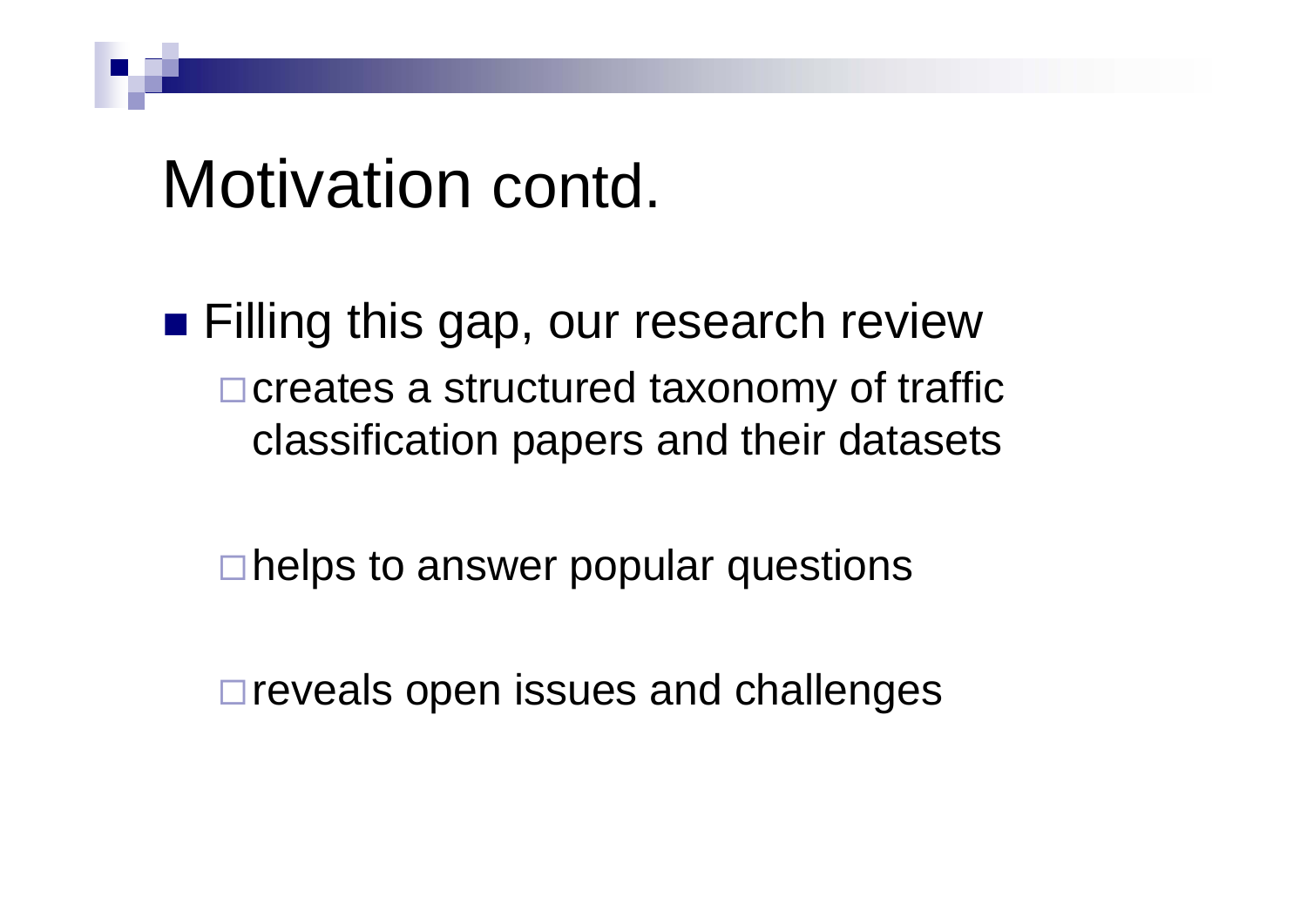## Research review and taxonomy

- 64 papers published between 1994 and 2008
- Definition: *traffic classification* **Methods** of classifying traffic **data sets** based on **features** passively observed in the traffic, according to specific **classification goals.**

**http://www.caida.org/research/traffic-analysis/classification-overview**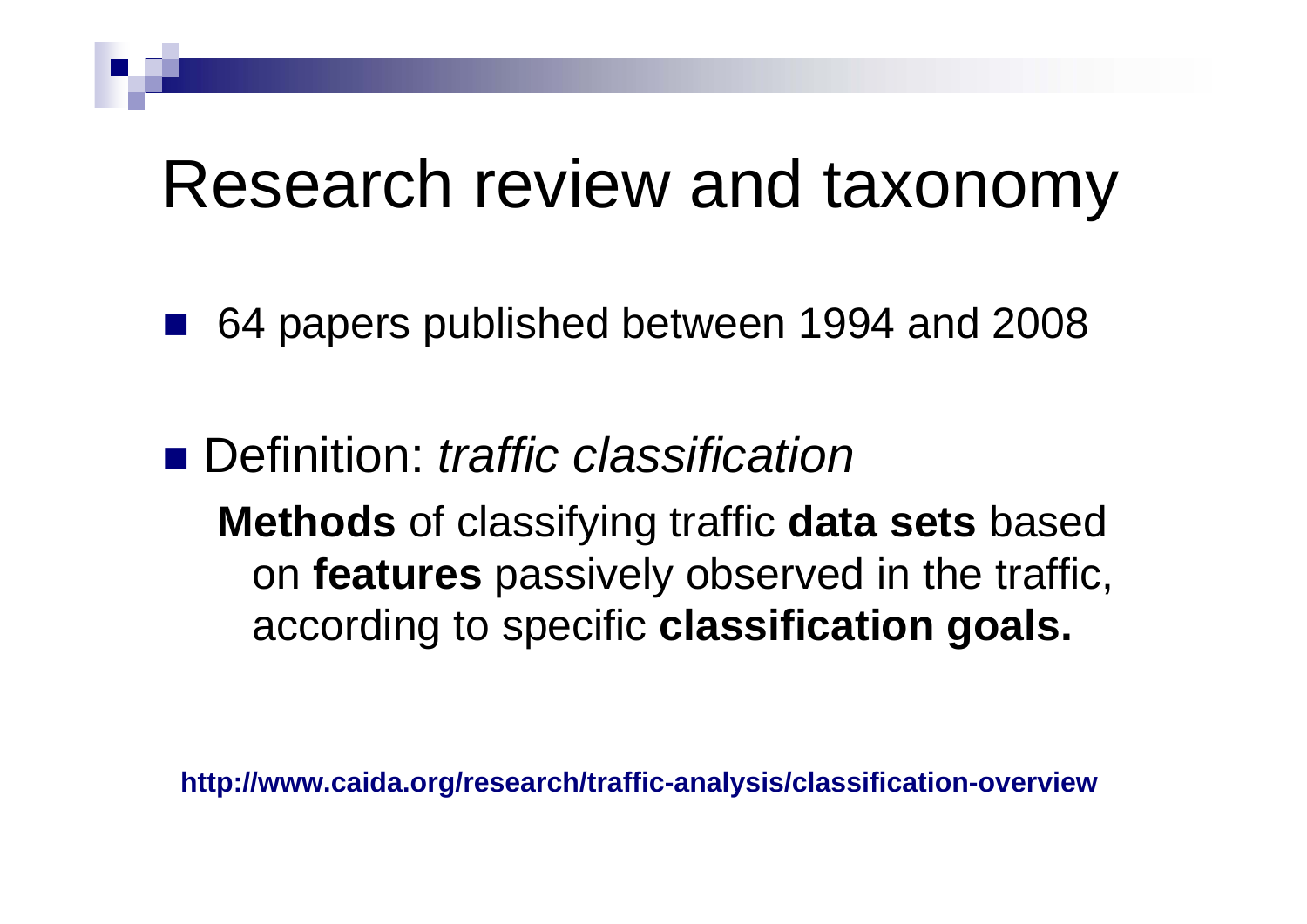## Research review and taxonomy contd.

## ■ Data sets: more than 80 data sets used for 64 papers!

Categorized by: Time of collection, link type, capture environments, geographic location, payload length, etc

### ■ Classification goals: coarse or finer-grained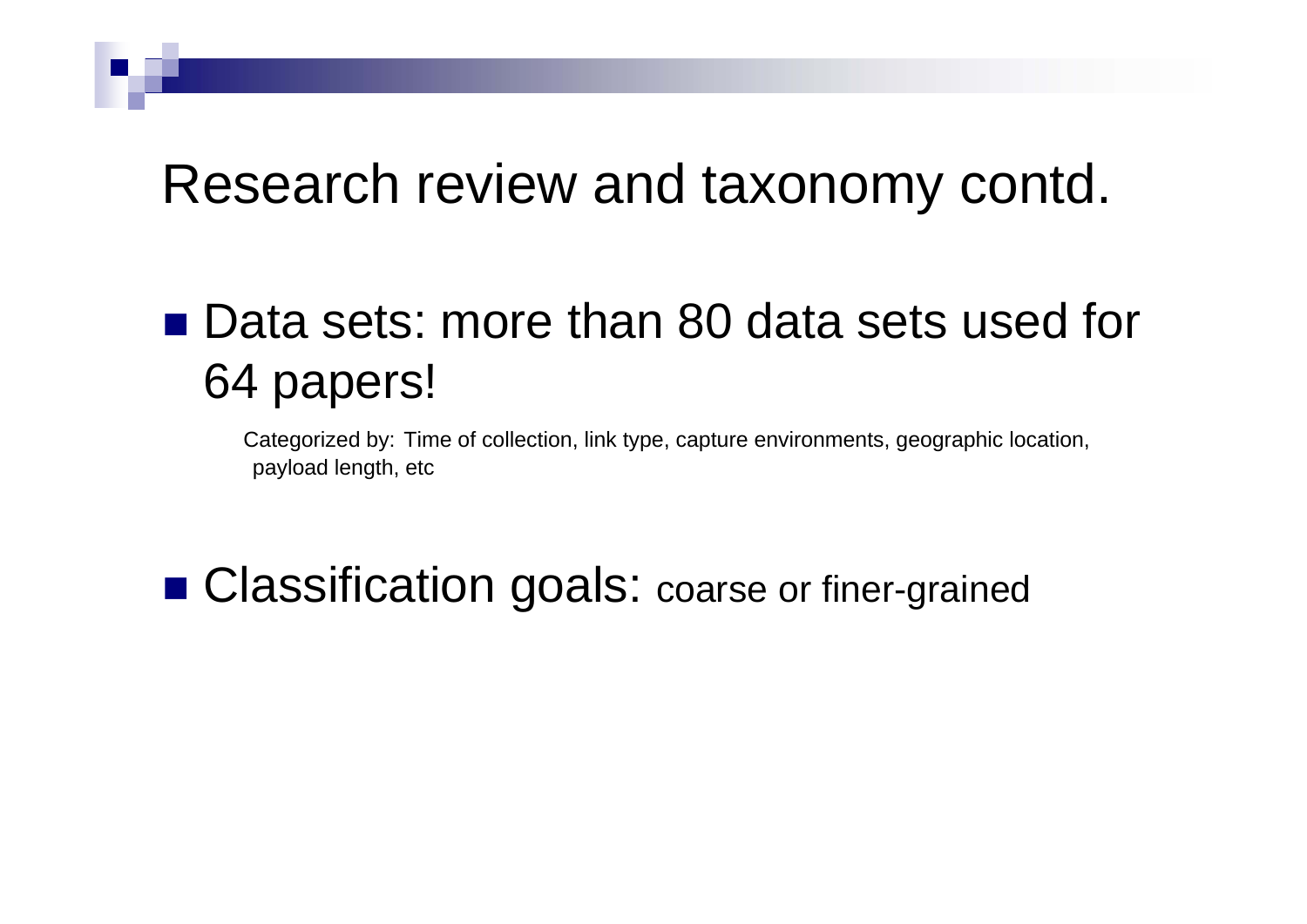## Research review and taxonomy contd.

#### **E** Features



Figure 1: Trends of applications and features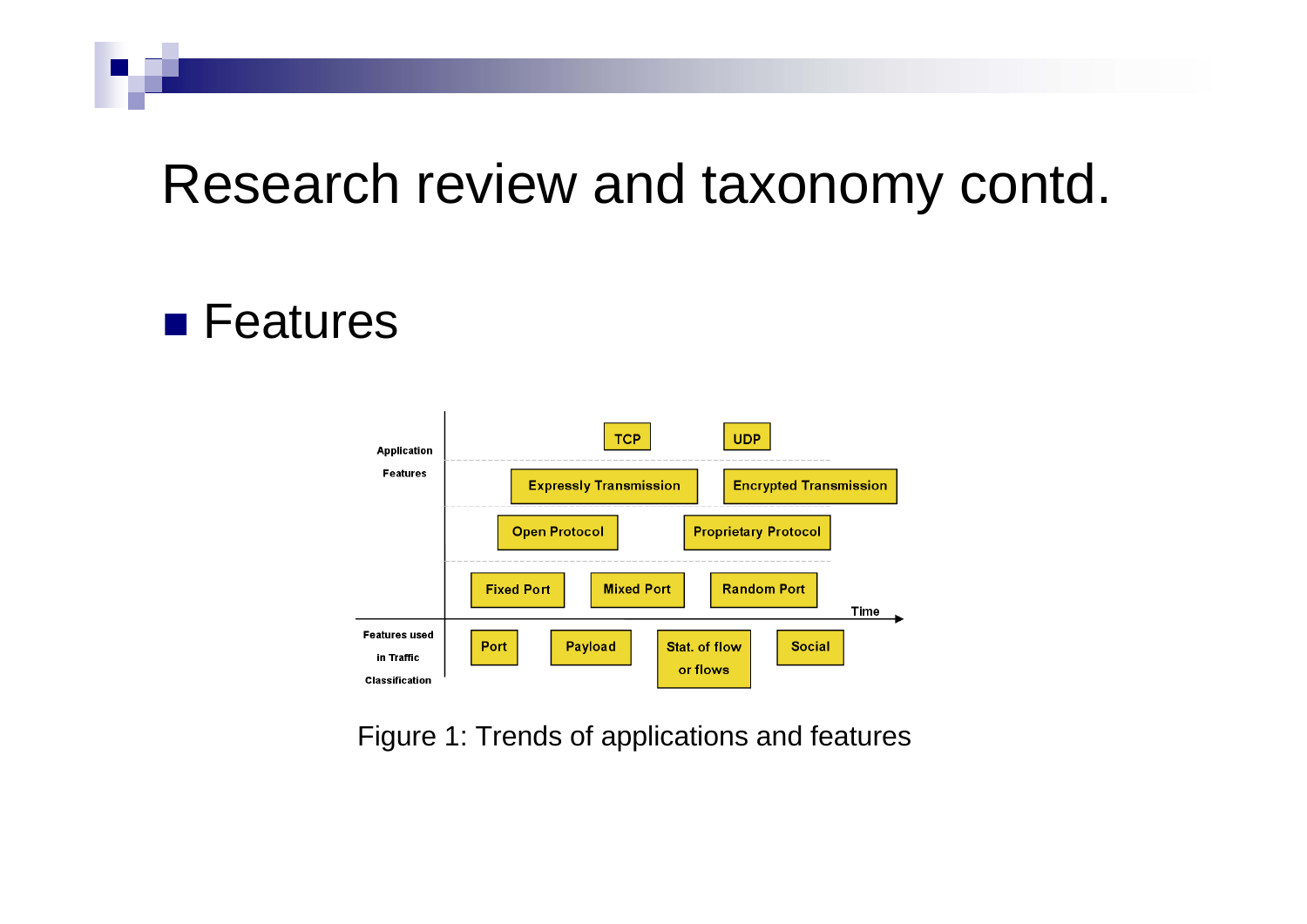## Research review and taxonomy contd.

#### ■ Methods

 $\Box$  exact matching: port number, payload, etc

□ heuristic methods, e.g. on connection patterns

**□** machine learning methods: supervised and unsupervised

**[http://www.caida.org/research/traffic-analysis/classification-overview](http://www.caida.org/research/traffic-analysis/classification-overview/)**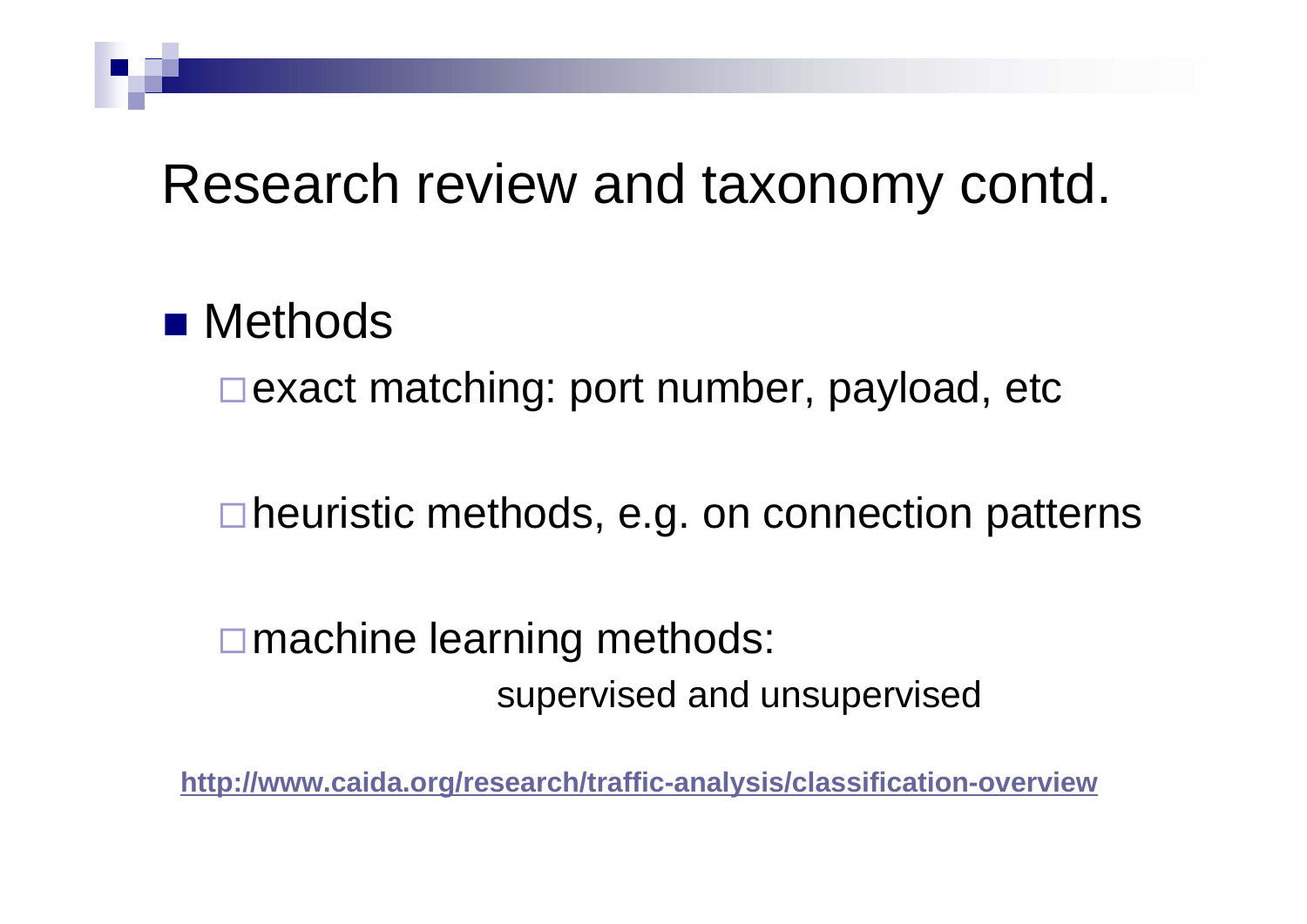# Survey analysis: P2P

#### **How much P2P?**

1.2% to 93% across the 18 (out of 64) papers

Table 1: P2P Percentage of Year

| Year | Range of P2P Volume | Paper |
|------|---------------------|-------|
| 2002 | $21.5\%$            |       |
| 2004 | $9.19 - 60\%$       |       |
| 2006 | $35.1 - 93\%$       |       |

#### Table 2: P2P Percentage of Link Location

| Year | Link Location | Range of P2P Volume | Paper |
|------|---------------|---------------------|-------|
| 2004 | Campus link   | $31.3\%$            |       |
| 2004 | ADSL link     | 60%                 |       |
| 2004 | Backbone link | $9-14%$             |       |
|      |               | 17-25%              |       |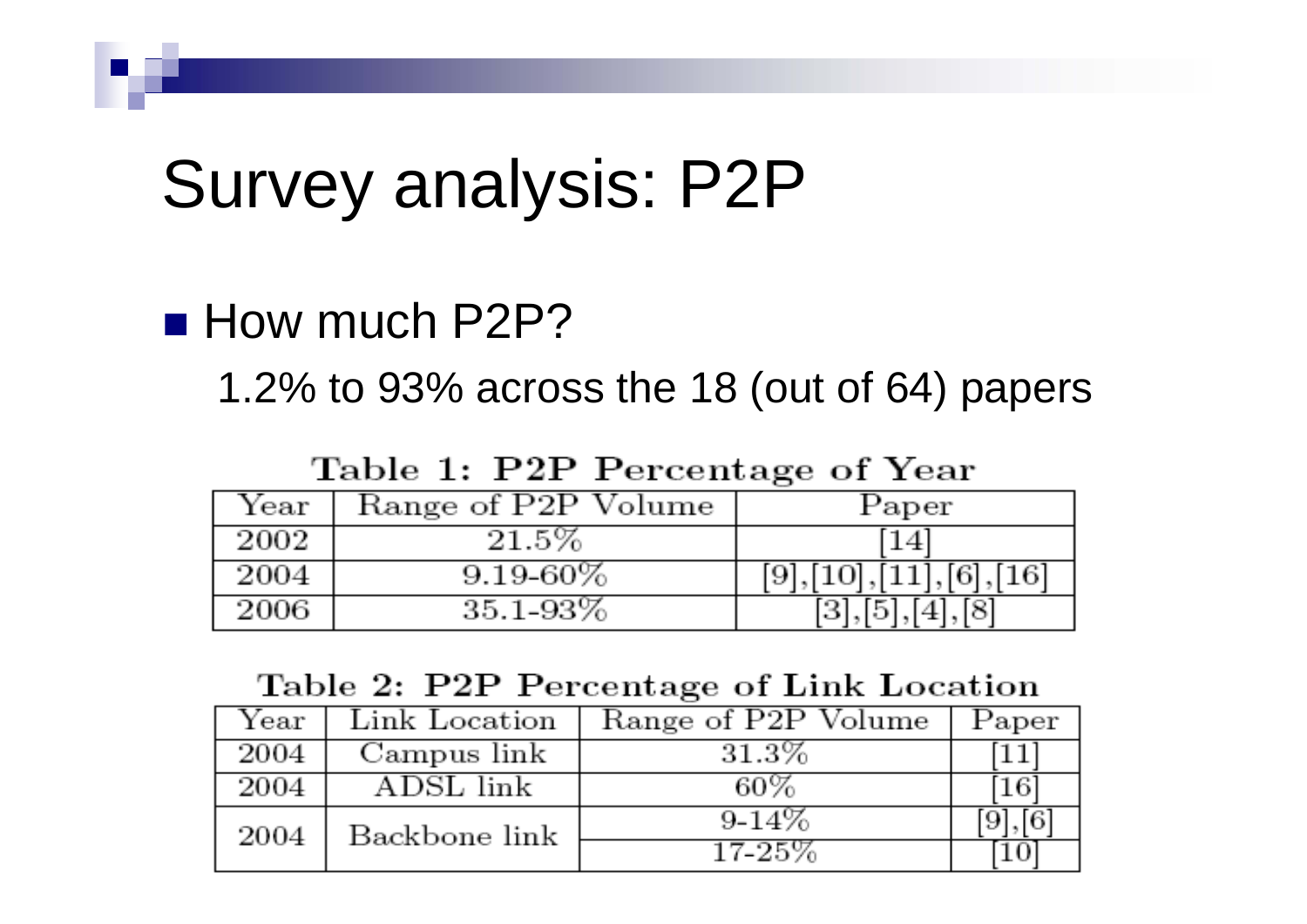# Survey analysis: P2P contd.

## ■ How much P2P? (cont')

Table 3: P2P Percentage of Geographic Location

| Geo Location  | $\operatorname{Year}$ | Range of P2P Volume      | Paper |
|---------------|-----------------------|--------------------------|-------|
| Europe        | 2005                  | $60 - 80\%$              | 15    |
|               | 2006                  | 79-93%                   |       |
|               | 2003                  | $8\%, 10.7\%$            |       |
| North America | 2004                  | $14\%, 9.9\%$            |       |
|               | $2003 - 04$           | $9.2 - 70\%$             |       |
|               | 2006                  | $21 - 35\%$              |       |
|               | 2002                  | 21.5%                    | 14    |
| Asia          | 2005                  | $1.34\%$ (port-based)    |       |
|               | 2008                  | $1.29\%$<br>(port-based) |       |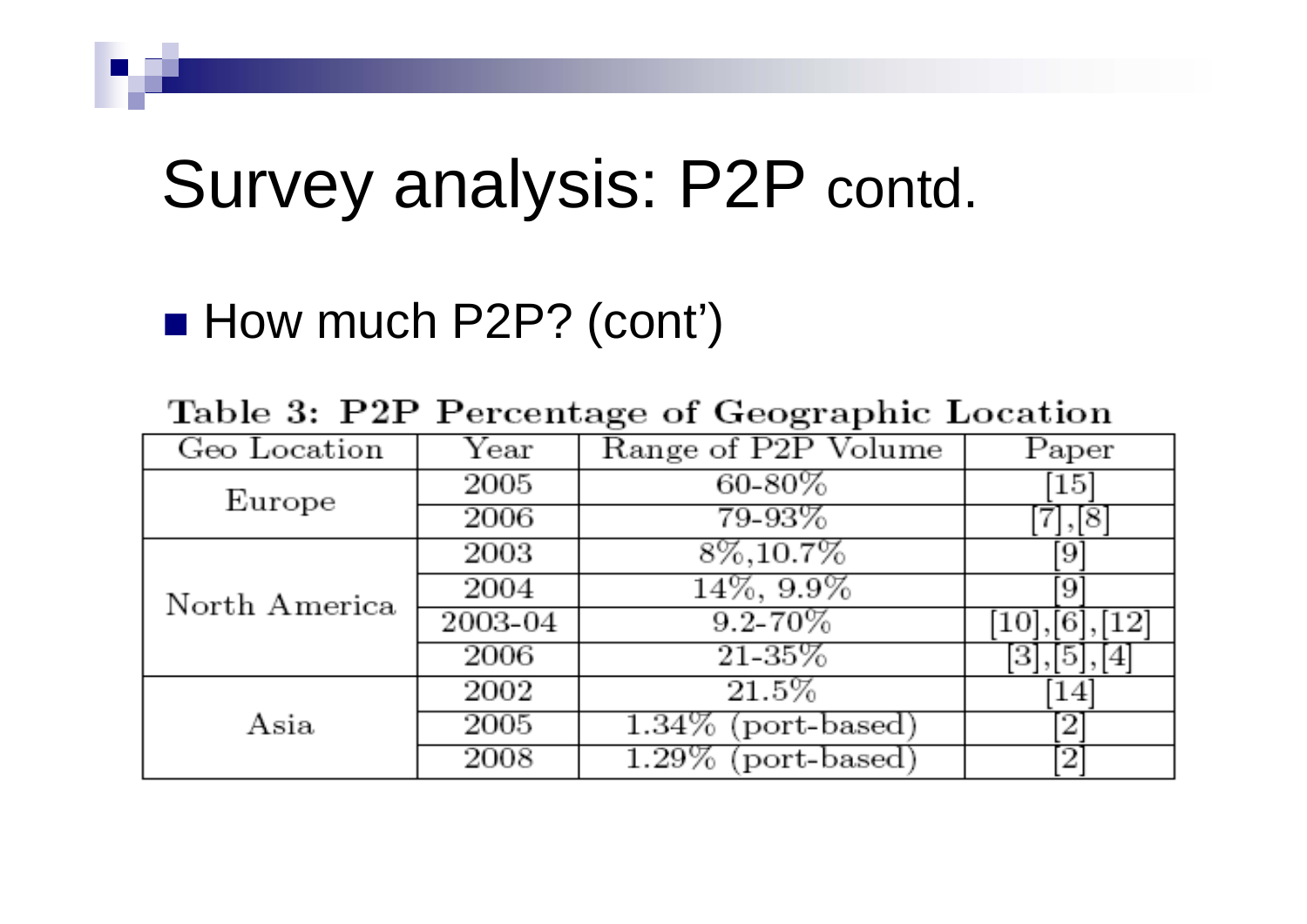# Discussion and Conclusions

- Shortcomings of current traffic classification efforts:
	- $\Box$  80 data sets by 64 papers  $\rightarrow$  lack of shared, current data sets as reference data

 $\square$  no clear definition of P2P or file-sharing  $\rightarrow$  lack of standardized measures and classification goals

□Poor comparability of results!!!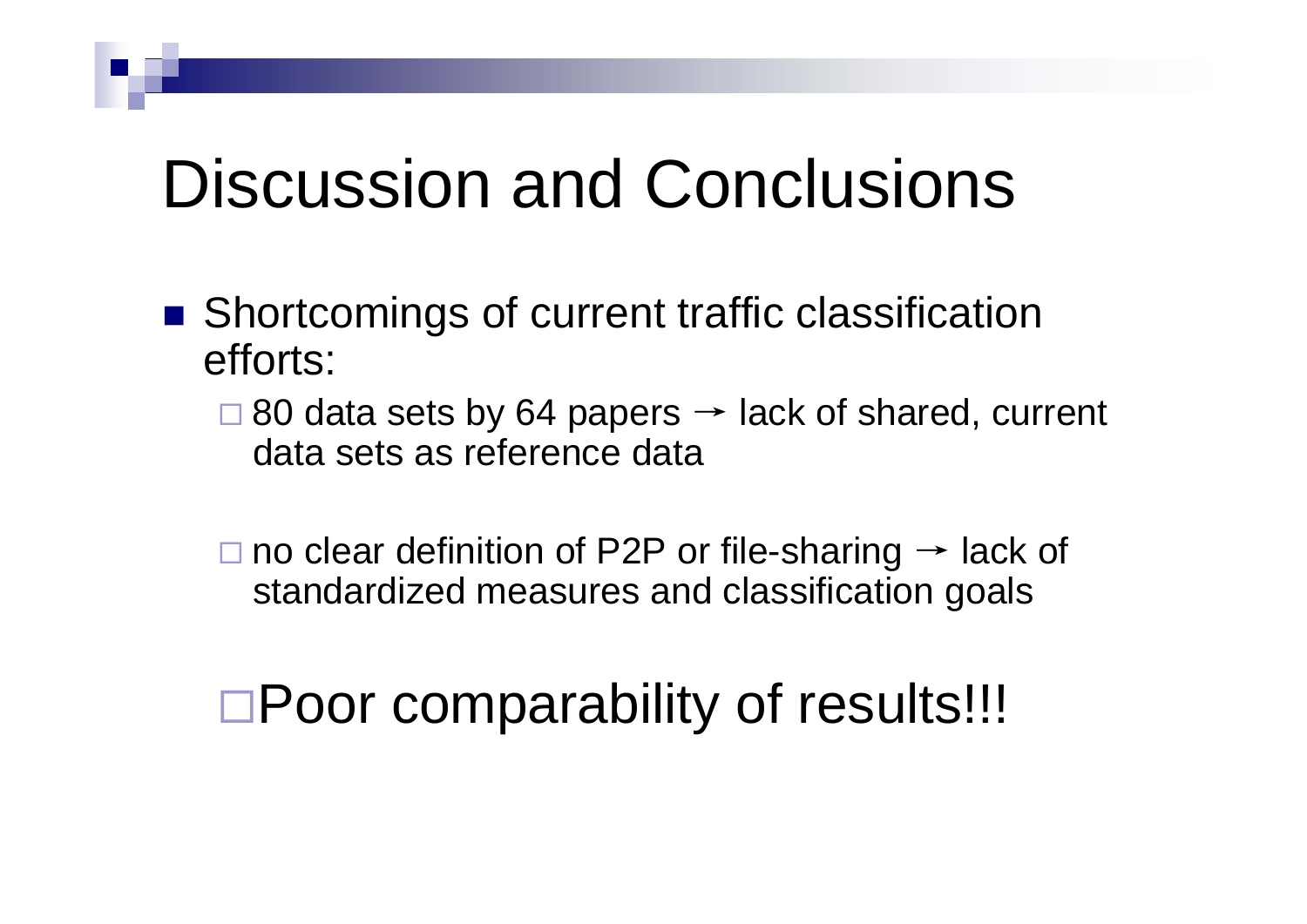## Discussion and Conclusions contd.

■ So how much of modern Internet traffic is P2P?

> *"there is a wide range of P2P traffic on Internet links; see your specific link of interest and classification technique you trust for more details."*

**This review can answer further questions:** □TCP/UDP ratio? □ Amount of encrypted traffic? □ Tunneled traffic?

 $\Box$ …